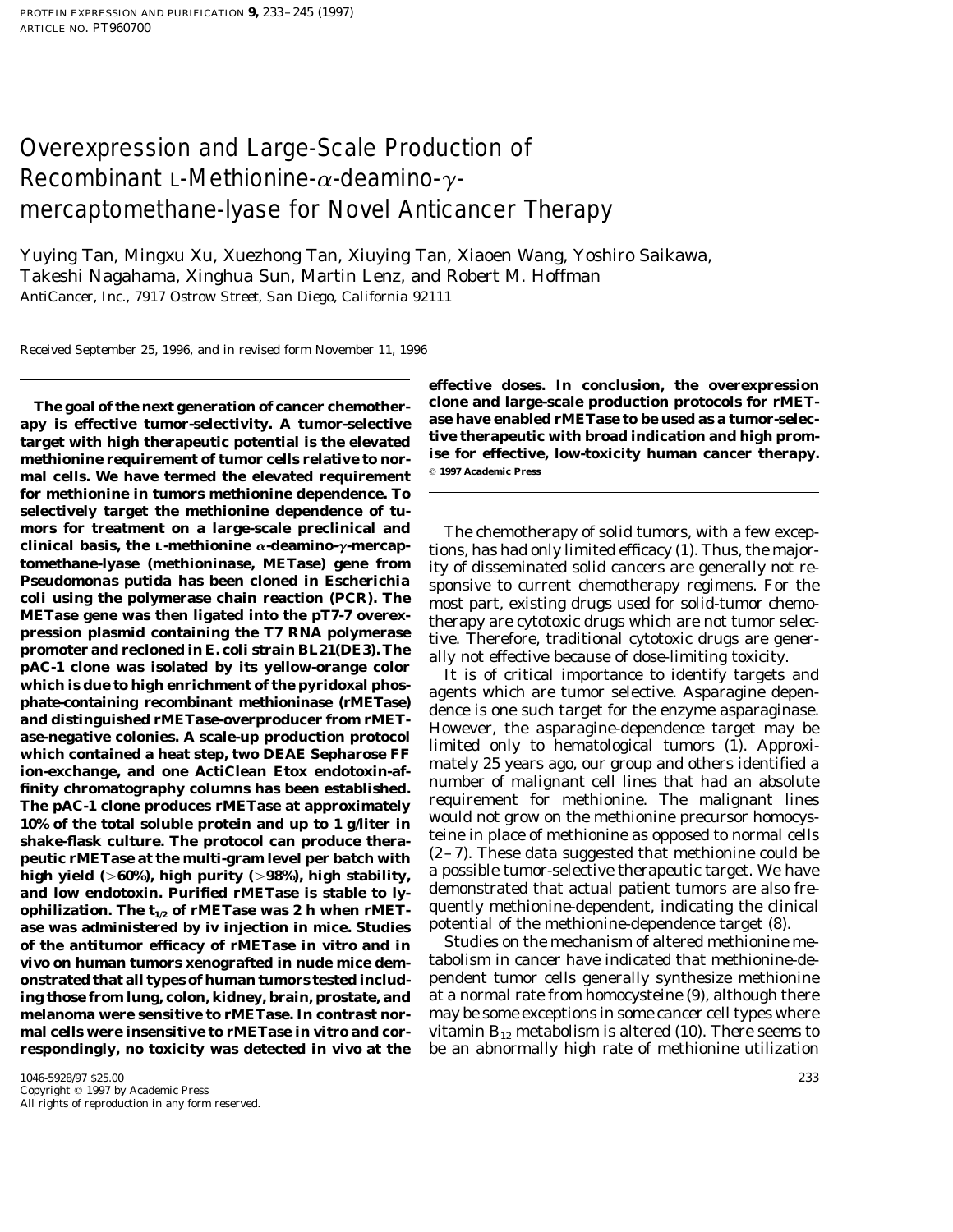in methionine-dependent tumor cells for methylation thionine levels without toxicity both in mice and in reactions that require more methionine than the cell patients (30,31). The *P. putida* endotoxin-free METase can synthesize from homocysteine during methionine significantly retarded the growth of the Yoshida rat starvation (11–15). Some tumors are also altered in sarcoma and the H460 human non-small-cell-lung carthe methionine salvage pathway, but the impact of this cinoma in nude mice to a greater extent than standard alteration on methionine dependence is unclear (16). drugs (32). The METase did not cause weight loss or

deprived of methionine in a homocysteine-containing In order to procede to large scale preclinical and clinimedium they reversibly arrest in the late- $S/G_2$  phase cal studies of METase it was necessary to clone the of the cell cycle (17, 21). The tumor-selective cell-cycle METase gene to produce the protein on a large scale. arrest allows methionine depletion to modulate the ef- The gene encoding METase in *P. putida* was cloned

22). Methionine-free total parenteral nutrition (TPN) of 42,626, corresponding to the subunit of the homotetdoubled the response rate of high-stage gastric patients rameric enzyme of native METase (32,33). to patients treated with these drugs and fed methio- *P. putida* that they termed L-methionine- $\gamma$ -deamino-However, dietary methionine starvation is insufficient acids with a molecular mass of 42,720 daltons. How-

A methionine-cleaving enzyme would lower methio- *al.* and from native METase (33). nine levels more than methionine starvation and Toward the goal of developing METase into an effecthereby could have more therapeutic efficacy. For this tive antitumor therapeutic, we report here the cloning purpose Kreis and Hession (24) attempted to purify a and overexpression of the *P. putida* METase gene in *E.* METase from *Clostridium sporogenes.* This enzyme *coli.* A protocol for high-yield, large-scale purification of had a molecular weight of approximately 150 kDa. The recombinant METase (rMETase) was developed and is enzyme slowed the growth of the Walker 256 carcinoma also reported here. The rMETase thus produced had *in* in rats more than a methionine-free diet did. However, *vitro* efficacy against all of a wide variety of human the enzyme preparation was highly unstable, its yield tumor cell lines but in contrast not against normal cell was only 2%, and it had a high  $K_m$  of 90 mm. The *C.* strains and had *in vivo* efficacy against human tumors *sporogenes* enzyme therefore did not have the proper- in nude mice with negligible toxicity. ties to be developed into a therapeutic.

Ito *et al.* purified a METase from *Pseudomonas pu-* **MATERIALS AND METHODS** *tida* (25). This enzyme had a molecular weight of approximately 170 kDa and catalyzed the  $\alpha$ ,  $\gamma$ -elimina- Materials

fied purification procedure that enables high-yield pro- **Cloning of the** *Pseudomonas putida* **Methioninase Gene** duction of endotoxin-free METase from *P. putida* suit-

When methionine-dependent tumor cells *in vitro* are other detectable toxicity for up to 10 days treatment.

ficacy of currently used chemotherapeutic agents (18). and was expressed at relatively low levels in *Esche-*Dietary methionine starvation extended the life span *richia coli* by Inoue *et al.* (33). Recombinant methioniof the tumor-bearing animals and lowered the meta- nase (rMETase) was shown to be composed of 398 static rate of the methionine-dependent tumors (19, 20, amino acid residues with a calculated molecular weight

treated with 5-fluorouracil and mitomycin C compared Hori *et al.* also reported the cloning of a gene from nine-containing TPN (23). This clinical trial demon- $\alpha$ -mercaptomethane-lyase (34). The peptide sequence strated that methionine depletion has clinical activity. deduced from the sequence of the gene has 398 amino to completely deplete serum methionine and therefore ever, this gene and corresponding protein differ sigdoes not completely arrest tumor growth. nificantly in sequence from that reported by Inoue *et*

tion of methionine to  $\alpha$ -ketobutyrate, methanethiol,<br>
Restriction endonuclease, T4 DNA ligase, and<br>
and ammonia in the presence of pyridoxal 5'-phos-<br>
phate. Simultaneously, Nakayama *et al.* isolated MET-<br>
age from Des

able for therapeutic use (29,30). The METase produced The segment coding for the METase gene was ampliby our protocols has been shown to deplete serum me- fied and isolated with the PCR technique from *P. put-*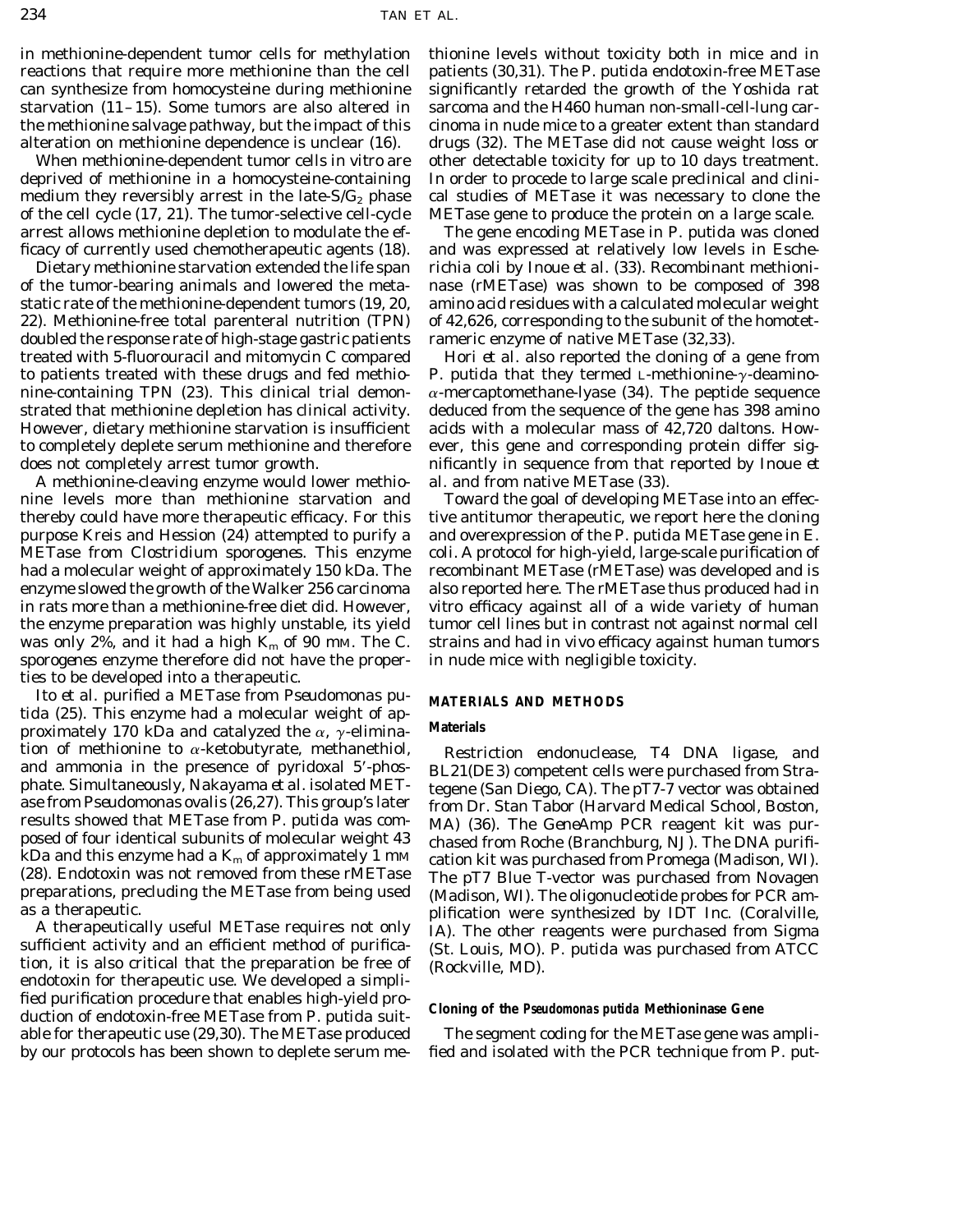

**FIG. 1.** Construction of the pAC-1 overexpression plasmid. A schematic diagram is shown to illustrate the various steps used to construct the expression vector used for the production of rMETase. The overexpression vector uses the very strong T7 RNA polymerase promoter to drive overexpression of the cloned rMETase gene. The host *E. coli* BL21(DE3) expresses the T7 RNA polymerase.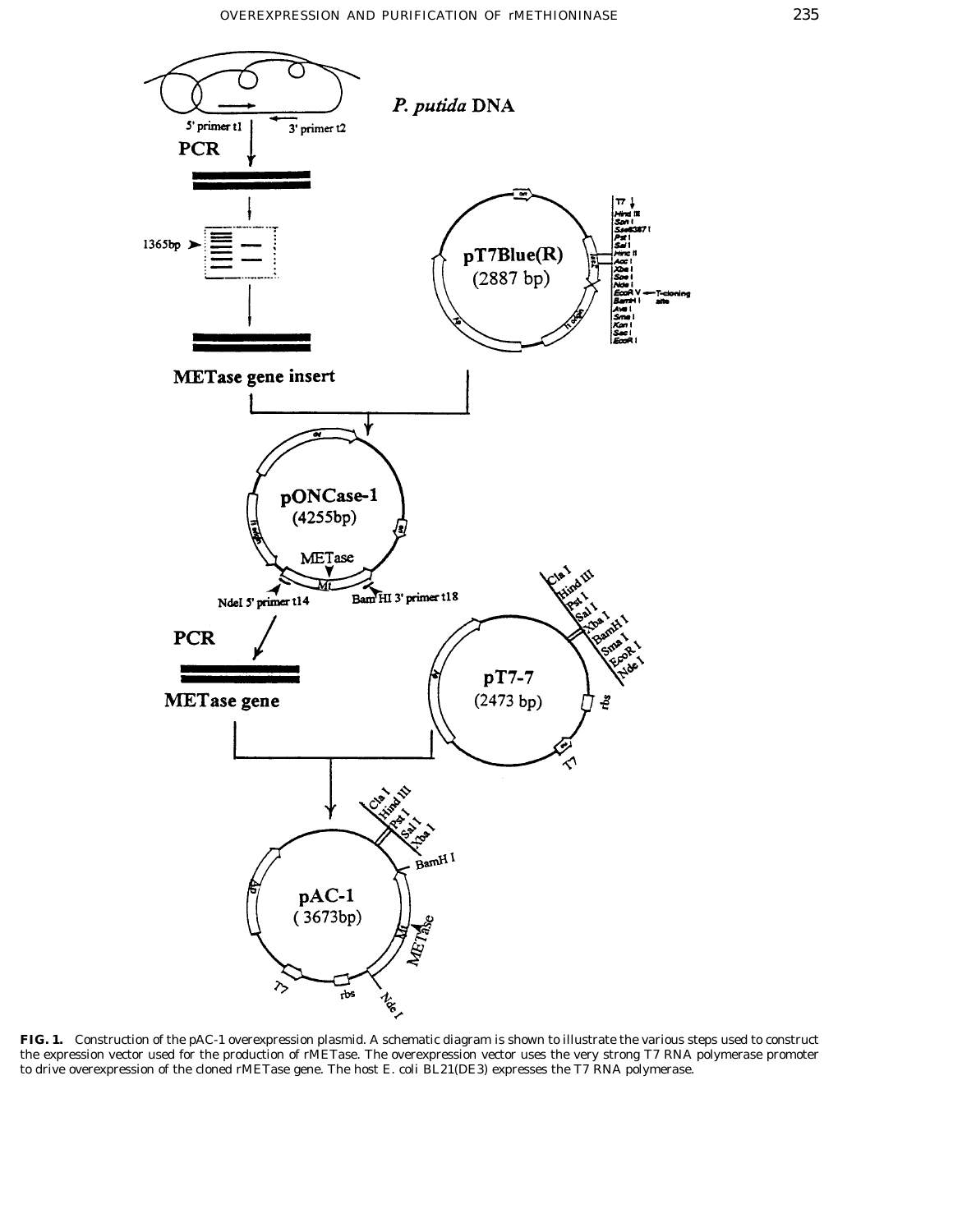

**FIG. 2.** rMETase production flow chart. Production of rMETase from overexpression clone pAC-1, including fermentation, purification, and formulation.

*ida* (30). Genomic DNA of *P. putida* AC-1, isolated by standard procedures, was used as a template for the PCR reaction. Oligonucleotide primers were synthesized on the basis of the nucleic sequence of the L-METase gene determined by Inoue *et al.* (33). The primers used were: t1, 5\*-GCCGGTCTGTGGAATAA-GCT-3\* (sense); and t2, 5\*-CCAGGGTCGACTCCAGC-GCC-3' (antisense).

The PCR reaction conditions were as follows: first denaturation at 95°C for 10 min; then 5 cycles of dena-<br> **FIG. 3.** DEAE Sepharose FF chromatography. (a) DEAE Sepharose turation at 94°C for 30 s; FF 1. The sample, containing rMETase after precolumn treatment.

sequenced and determined to be the METase gene. The<br>METase gene sequence, termed ONCase-1, was ligated<br>sured at OD 280 and enzyme activity was measured at OD 280 and enzyme activity was measured at OD<sub>335</sub> by specinto the pT7Blue T-vector (Novagen) at the *Eco*RV T- trophotometery as described under Materials and Methods.

cloning site. The resulting plasmid p*ONCase-1* was transformed into  $E.$  coli DH5- $\alpha$  using standard procedures.

DNA sequencing was performed by ACGT Inc (Northbrook, IL) using T7 DNA polymerase and the dideoxy nucleotide termination reaction. The primer walking method was used (35).

# **Construction of the Overexpression Clone of rMETase**

A schematic diagram for construction of the rMETase overexpression clone is shown in Fig. 1. To construct



FF 1. The sample, containing rMETase after precolumn treatment, and extension at 72°C for 2 min. This was followed by was loaded and eluted on the first DEAE Sepharose FF column run<br>25 cycles of denaturation at 94°C for 30 s: 60°C for at pH 7.2 as described under Materials and Methods 25 cycles of denaturation at  $94^{\circ}$ C for  $30 \text{ s}$ ;  $60^{\circ}$ C for  $1.5 \text{ min}$ ;  $40-300 \text{ mM KCL}$  was applied with 500-ml fractions collected. Protein  $30 \text{ s}$ ; then extension at  $72^{\circ}$ C for  $1.5 \text{ min}$ ; then e  $6 \text{ mol}$  30 s; then extension at  $72^{\circ}$ C for 1.5 min; then a final  $^{40-300 \text{ mM }$  KCL was applied with 500-mi fractions collected. Protein<br>extension at  $72^{\circ}$ C for 10 min.<br>The PCR-amplified products were two bands of which (b) (b) DEAE Sepharose FF 2. The sample containing rMETase, colthe 1365-bp band, identified by  $\lambda$ DNA/*Eco*RI + *HindIII* lected, pooled, and dialyzed after the first column was loaded and markers was collected. The nurified 1365-bp band was eluted on the second DEAE Sepharose FF col markers, was collected. The purified 1365-bp band was eluted on the second DEAE Sepharose FF column run at pH 8.3 as<br>described under Materials and Methods. A gradient of 80–300 mm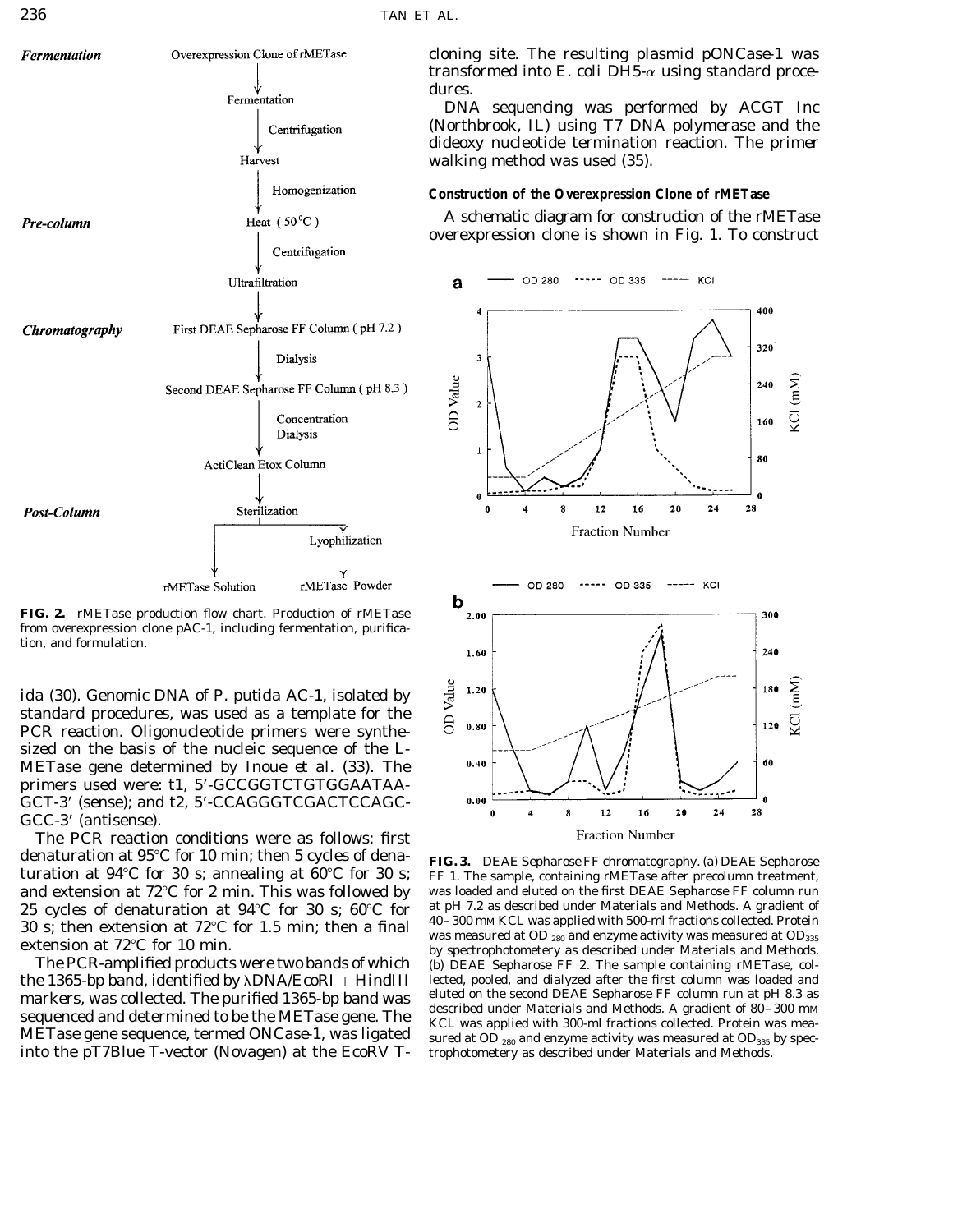| GCCGGTCTGT GGAATAAGCT TATAACAAAC CACAAGAGGC GGTTGCCATG CACGGCTCCA                                                                      | Met HisGlySer | 13<br>4     |
|----------------------------------------------------------------------------------------------------------------------------------------|---------------|-------------|
| ACAAGCTCCC AGGATTTGCC ACCCGCGCCA TTCACCATGG CTACGACCCC CAGGACCACG<br>AsnLysLeuPro GlyPheAla ThrArgAla IleHisHisGly TyrAspPro GlnAspHis |               | 73<br>24    |
| GCGGCGCACT GGTGCCACCG GTCTACCAGA CCGCGACGTT CACCTTCCCC ACCGTGGAAT<br>GlyGlyAlaLeu ValProPro ValTyrGln ThrAlaThrPhe ThrPhePro ThrValGlu |               | 133<br>44   |
| ACGGCGCTGC GTGCTTTGCC GGCGAGCAGG CCGGCCATTT CTACAGCCGC ATCTCCAACC<br>TyrGlyAlaAla CysPheAla GlyGluGln AlaGlyHisPhe TyrSerArg IleSerAsn |               | 193<br>64   |
| CCACCCTCAA CCTGCTGGAA GCACGCATGG CCTCGCTGGA AGGCGGCGAG GCCGGGCTGG<br>ProThrLeuAsn LeuLeuGlu AlaArgMet AlaSerLeuGlu GlyGlyGlu AlaGlyLeu |               | 253<br>84   |
| CGCTGGCCTC GGGCATGGGG GCGATCACGT CCACGCTATG GACACTGCTG CGCCCCGGTG<br>AlaLeuAlaSer GlyMetGly AlaIleThr SerThrLeuTrp ThrLeuLeu ArgProGly |               | 313<br>104  |
| ACGAGGTGCT GCTGGGCAAC ACCCTGTACG GCTGCACCTT TGCCTTCCTG CACCACGGCA<br>AspGluValLeu LeuGlyAsn ThrLeuTyr GlyCysThrPhe AlaPheLeu HisHisGly |               | 373<br>124  |
| TCGGCGAGTT CGGGGTCAAG CTGCGCCATG TGGACATGGC CGACCTGCAG GCACTGGAGG<br>IleGlyGluPhe GlyValLys LeuArqHis ValAspMetAla AspLeuGln AlaLeuGlu |               | 433<br>144  |
| CGGCCATGAC GCCGGCCACC CGGGTGATCT ATTTCGAGTC GCCGGCCAAC CCCAACATGC<br>AlaAlaMetThr ProAlaThr ArgValIle TyrPheGluSer ProAlaAsn ProAsnMet |               | 493<br>164  |
| ACATGGCCGA TATCGCCGGC GTGGCGAAGA TTGCACGCAA GCACGGCGCG ACCGTGGTGG<br>HisMetAlaAsp IleAlaGly ValAlaLys IleAlaArgLys HisGlyAla ThrValVal |               | 553<br>184  |
| TCGACAACAC CTACTGCACG CCGTACCTGC AACGGCCACT GGAGCTGGGC GCCGACCTGG<br>ValAspAsnThr TyrCysThr ProTyrLeu GlnArgProLeu GluLeuGly AlaAspLeu |               | 613<br>204  |
| TGGTGCATTC GGCCACCAAG TACCTGAGCG GCCATGGCGA CATCACTGCT GGCATTGTGG<br>ValValHisSer AlaThrLys TyrLeuSer GlyHisGlyAsp IleThrAla GlyIleVal |               | 673<br>224  |
| TGGGCAGCCA GGCACTGGTG GACCGTATAC GTCTGCAGGG CCTCAAGGAC ATGACCGGTG<br>ValGlySerGln AlaLeuVal AspArgIle ArgLeuGlnGly LeuLysAsp MetThrGly |               | 733<br>244  |
| CGGTGCTCTC GCCCCATGAC GCCGCACTGT TGATGCGCGG CATCAAGACC CTCAACCTGC<br>AlaValLeuSer ProHisAsp AlaAlaLeu LeuMetArgGly IleLysThr LeuAsnLeu |               | 793<br>264  |
| GCATGGACCG CCACTGCGCC AACGCTCAGG TGCTGGCCGA GTTCCTCGCC CGGCAGCCGC<br>ArgMetAspArg HisCysAla AsnAlaGln ValLeuAlaGlu PheLeuAla ArgGlnPro |               | 853<br>284  |
| AGGTGGAGCT GATCCATTAC CCGGGCCTGG CGAGCTTCCC GCAGTACACC CTGGCCCGCC<br>GlnValGluLeu IleHisTyr ProGlyLeu AlaSerPhePro GlnTyrThr LeuAlaArg |               | 913<br>304  |
| AGCAGATGAG CCAGCCGGGC GGCATGATCG CCTTCGAACT CAAGGGCGGC ATCGGTGCCG<br>GlnGlnMetSer GlnProGly GlyMetIle AlaPheGluLeu LysGlyGly IleGlyAla |               | 973<br>324  |
| GGCGGCGGTT CATGAACGCC CTGCAACTGT TCAGCCGCGC GGTGAGCCTG GGCGATGCCG<br>GlyArgArgPhe MetAsnAla LeuGlnLeu PheSerArgAla ValSerLeu GlyAspAla |               | 1033<br>344 |
| AGTCGCTGGC GCAGCACCCG GCAAGCATGA CTCATTCCAG CTATACCCCA GAGGAGCGTG<br>GluSerLeuAla GlnHisPro AlaSerMet ThrHisSerSer TyrThrPro GluGluArg |               | 1093<br>364 |
| CGCATTACGG CATCTCCGAG GGGCTGGTGC GGTTGTCGGT GGGGCTGGAA GACATCGACG<br>AlaHisTyrGly IleSerGlu GlyLeuVal ArgLeuSerVal GlyLeuGlu AspIleAsp |               | 1153<br>384 |
| ACCTGCTGGC CGATGTGCAA CAGGCACTCA AGGCGAGTGC CTGAACCCGT CACGGATGAG<br>AspLeuLeuAla AspValGln GlnAlaLeu LysAlaSerAla                     |               | 1213<br>398 |

**FIG. 4.** Sequence of methioninase gene cloned from *P. putida* by PCR. Nucleotide sequence of the r-METase gene and the deduced amino acid sequence of pAC-1 are shown.

an overexpression vector, the p*ONCase-1* DNA se- TGC-3' (antisense). The PCR reaction conditions were quence was used as the template with the following as follows: first denaturation at 95°C for 10 min; then quence was used as the template with the following primers used for the PCR reaction: t14. 5'-GGAATprimers used for the PCR reaction: t14. 5'-GGAAT- 5 cycles of denaturation at 94°C for 1 min; annealing TCCATATGCACGGCTCCAACAAGC-3' (sense); and at 56°C for 1.5 min; and extension at 72°C for 2 min. TCCATATGCACGGCTCCAACAAGC-3' (sense); and at 56°C for 1.5 min; and extension at 72°C for 2 min.<br>t18. 5'-AGTCATGGATCCTCAGGCACTCGCCTTGAG- This was followed by 20 cycles of denaturation at 94°C

This was followed by 20 cycles of denaturation at 94°C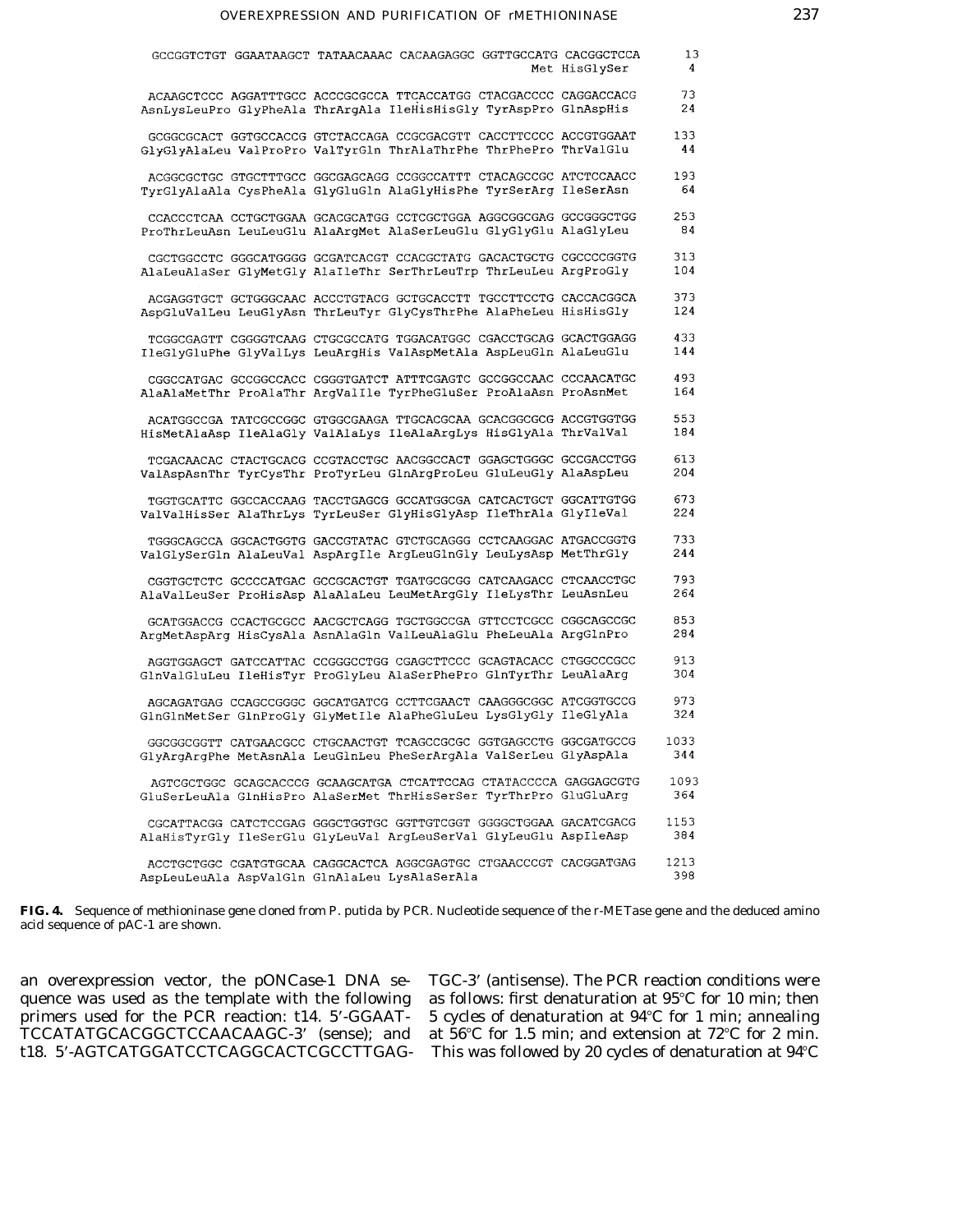



Standards were used as MW standard which contain MW 205, 140, 800-ml TB-medium cultures in6Lflasks and grown at 83, 45, 32, 18, 7.5 kDa markers. (a) SDS-PAGE of cell lysates of  $37^{\circ}$ C at 400 rpm for 16 h at which time the OD<sub>600</sub> was rMETase overexpression clone pAC-1. The pAC-1 clone was cultured approximately 10. The medium wa rMETase overexpression clone pAC-1. The pAC-1 clone was cultured<br>as described under Materials and Methods. The cell pellet was sonicated<br>and 20  $\mu$  of the supernatant was loaded on a 7.5% polyacryl-<br>amide SDS gel. The ge protein molecular weight standards; lanes 2 and 3 contained lysates of overexpression clone pAC-1. The 43-kDa band contained the subunits of rMETase. (b) SDS–PAGE of purified rMETase. rMETase **Purification of rMETase** was purified from the AC-1 clone with the protocol described under Materials and Methods. 20  $\mu$ g of rMETase were loaded on a 7.5% *(1) Precolumn Treatment of the Sample* polyacrylamide SDS gel. The gel was run at 180 V for 30 min. Lane

restriction enzymes and figated into the p17-7 vector<br>at the *Nde* I and *Bam*H I cloning sites using standard<br>protocols. The resulting plasmid was then transformed<br>into *E. coli* BL21(DE3) competent cells according to th instruction manual (Strategene) (37). *(2) Chromatographic Conditions* Positive clones were selected from ampicillin-con-

taining plates. After storage at 4<sup>°</sup>C for 24 h the clones *First column: DEAE Sepharose FF (pH 7.2).* The which expressed high levels of rMETase had a distinct first column was 100 mm diameter and 30 cm height, yellow-orange color due to high enrichment of the pyri- with a volume of 2400 ml of DEAE Sepharose FF (Phar-

doxal phosphate-containing rMETase. The overexpression clones were first selected by their color and then by activity assay. All yellow-orange colonies were positive for METase and noncolored clones were METase negative. One overexpression clone was selected and termed the pAC-1 clone.

The cells from the selected colony were grown in 5 ml LB medium at  $37^{\circ}$ C overnight. Two milliliters of bacteria was then transferred to a flask with 100 ml LB medium. This culture was grown at  $37^{\circ}$ C for 8 h. The bacteria were aliquoted into twenty 2-ml vials with 15% glycerol, and stored at  $-80^{\circ}$ C as the Cell Bank.

# **Large-Scale Production of rMETase (Fig. 1)**

A flowchart for large-scale production of rMETase is shown in Fig. 2.

# **Fermentation**

Every production fermentation was started with one vial from the Cell Bank. Ten microliters of bacteria from the Cell Bank were seeded into 5 ml LB medium with 100  $\mu$ g ampicillin and grown at 37°C at 400 rpm overnight. This culture was transferred to 800 ml Terrific Broth (TB) (38) in 6 L flasks and grown overnight at  $37^{\circ}$ C at 400 rpm at which time the  $OD_{600}$  was approximately 10. The 800-ml cultures were then transferred into 10 **FIG. 5.** SDS–PAGE of rMETase. The Kaleidoscope Prestained

1 contained protein molecular weight standards. Lane 2 contained The bacterial pellet was suspended in extraction sonative METase and lane 3 contained rMETase. lution (20 mM potassium phosphate, pH 9.0, 10  $\mu$ M pyridoxal phosphate and  $0.01\%$   $\beta$ -mercaptoethanol) for 30 s; 56°C for 30 s; then extension at 72°C for 1.5<br>min; then final extension at 72°C for 10 min. The PCR-<br>amplified product (1220 bp), which contained the<br>define the homogenate was then carried out up<br>to 50°C for 1 m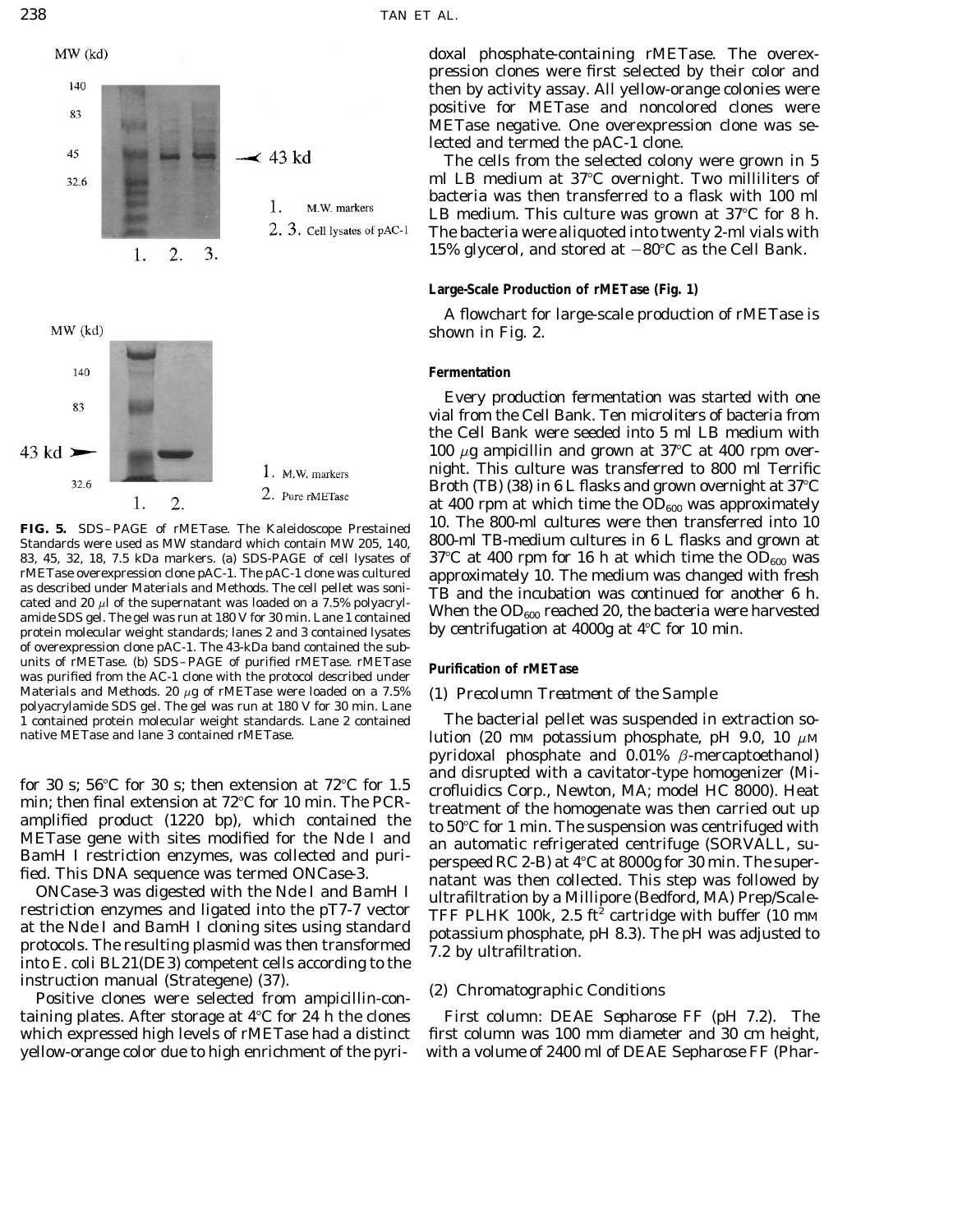**TABLE 1** Purification of rMETase

| Procedure<br>$0 (batch 11)$ | Volume<br>(ml) | Activity<br>(units) | Protein<br>(g) | Specific activity<br>(units/mg) | Yield<br>(%) |
|-----------------------------|----------------|---------------------|----------------|---------------------------------|--------------|
| Cell lysis                  | 5.000          | 82.000              | 29.3           | 2.8                             | 100          |
| Heat & $UF^a$               | 4.500          | 77,000              | 19.3           | 4.0                             | 94           |
| DEAE-FF $(1)^b$             | 2.200          | 65,400              | 60             | 10.9                            | 80           |
| DEAE-FF $(2)^c$             | 800            | 57,500              | 2.9            | 20.0                            | 70           |
| ActiClean <sup>d</sup>      | 182            | 52,000              | 2.6            | 20.1                            | 63           |

*Note.* rMETase overexpression clone pAC-1 was grown in 10 800-ml TB-medium cultures in 6 L flasks at 37°C at 400 rpm for 16 h at which time the OD<sub>600</sub> was approximately 10. The medium was changed with fresh TB and the incubation was continued for another 6 h. When the  $OD_{600}$  reached 20, the bacteria were harvested by centrifugation and then lysed by cavitation. rMETase was then purified by heating to 50°C for 1 min and ultrafiltration followed by chromatography on two DEAE Sepharose Fast Flow columns and one ActiClean endotoxin-affinity column as described under Materials and Methods.

*<sup>a</sup>* UF, ultrafiltration.

*<sup>b</sup>* DEAE-FF (1), DEAE Sepharose FF First column, pH 7.2

*<sup>c</sup>* DEAE-FF (2), DEAE Sepharose FF Second column, pH 8.3.

*<sup>d</sup>* Endotoxin level was less than 2 EU/mg after the ActiClean step.

50 ml/min. Forty to eighty grams of total protein (10– 6–8 ml/min. After 24 h dialysis in 80 mM potassium 20 mg/ml) was applied on the column. After loading, the chloride and 10 mm potassium phosphate (pH 8.3),  $5$ column was prewashed with 40 mm potassium chloride  $10$  g of total protein (2–5 mg/ml) were applied on the in PPM buffer (10 mm potassium phosphate, pH 7.2, second column. After loading, the column was prein PPM buffer (10 mm potassium phosphate, pH 7.2, containing 10  $\mu$ M pyridoxal phosphate and 0.01%  $\beta$ -mer- washed with 80 mM potassium chloride and 10 mM captoethanol) for approximately 10 vol, until the  $OD_{280}$  potassium phosphate (pH 8.3) for approximately 4 vol, dropped below 0.1. The protein was then eluted with a until the  $OD_{280}$  dropped below 0.1. rMETase was eluted linear gradient of 40 to 300 mm potassium chloride in with a linear gradient of 80 to 300 mm potassium chlo-PPM buffer. Elution fractions of 500 ml were collected. ride in 10 mm potassium phosphate buffer (pH 8.3). The fractions containing rMETase were identified by Elution fractions of 300 ml were collected. The fractions

*Second column: DEAE Sepharose FF (pH 8.3).* The activity assay (Fig. 3b).



**FIG. 6.** Pharmacokinetics of rMETase in mice. Forty units of puri-  $-80^{\circ}$ C, under a vaccum of 100 millibar for 72 h. fied rMETase was injected into the tail vein of three BALB/c mice. The blood was collected before the injection, and at 10 min, 30 min, *(3) Analysis of rMETase* 1 hr, 2 hr, 4 hr, and 8 hr after injection. For each point, samples were collected from three mice for activity assay. The  $t_{1/2}$  for rMETase  $HPLC$ . An Hitachi L-6200A Intelligent pump (Hiwas 2 h. tachi, Ltd, Tokyo, Japan) with a Supelco Progel-TSK

macia, Uppsala, Sweden). The elution flow rate was 15– with a volume of 500 ml. The elution flow rate was containing rMETase were identified by yellow color and

height of the second column (XK 50/30) was 25 cm, *Third column: ActiClean Etox.* To eliminate endotoxin, purified rMETase (10–20 mg protein/ml) in a volume of 200–300 ml was applied on an 800-ml Acticlean Etox (Sterogen, Arcadia, CA) column (25  $\times$  60) with a bed height of 40 cm. The protein was eluted with elution buffer (0.12 M sodium chloride in 10 mM sodium phosphate, pH 7.2), at a flow rate of 1 ml/min. The enzyme fractions, identified by yellow color and activity assay, were collected.

> The final eluant was concentrated with 30K Amicon (Lexington, MA) Centriprep concentrators by centrifugation at  $4000g$  for 30 min at  $4^{\circ}$ C. Sterilization was performed with 0.2  $\mu$ m Nylon filter (Nalgene).

> *Formulation of rMETase.* rMETase in solution consisted of 0.12 M sodium chloride, 10 mM sodium phosphate buffer (pH 7.2), at a concentration of 10–20 mg/ ml. This formulation was used *in vivo.* rMETase lyophilization rMETase, in solution, was frozen on dry ice and acetone and then lyophilized (Freeze mobil 24, Vertis) at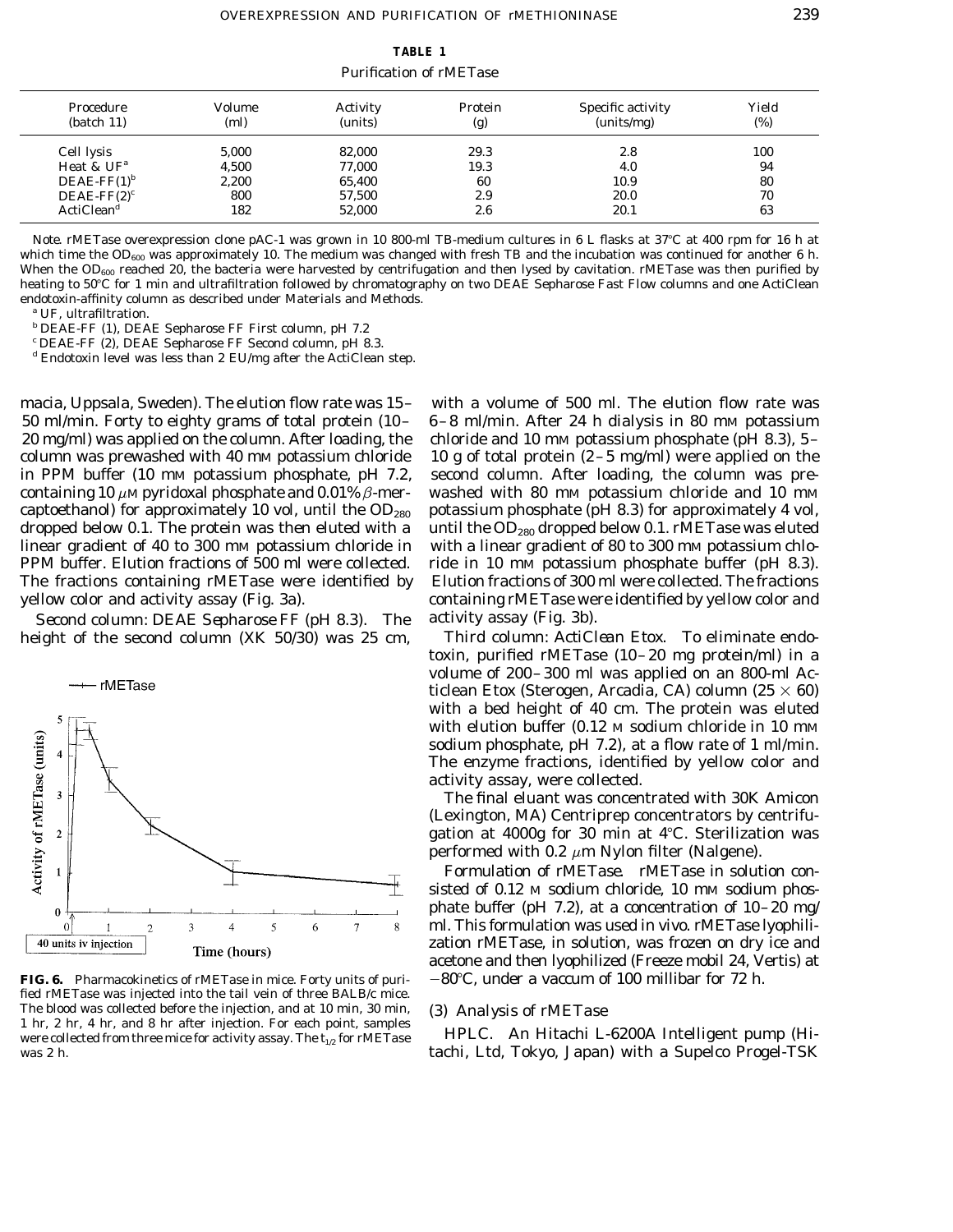

**FIG. 7.** Organ distribution of iv-administered rMETase in human tumor-bearing mice. One hundred units of rMETase was injected into the tail vein of three BALB/c nu/nu mice with subcutaneously growing human colon cancer HCT 15. After 1 h, the mice were sacrificed, and the liver, kidney, spleen, intestine, heart, lung, muscle, tumor, and skin were collected and weighed. The tissues were then sonicated, and the rMETase levels were determined by activity assay. The levels of rMETase were calculated as units per gram of tissue relative to the amount in the tumor which was considered 100%.

Bellefonte, PA) was used for all HPLC experiments. A fied with a spectrophotometer (Hitachi U2000) at a sample of 20  $\mu$ l (0.1–0.5 mg/ml) was loaded and eluted wavelength of 280 nm. Bovine serum albumin (MW with elution solution (0.12 M sodium chloride in 10 mM 66,000) and sweet potato  $\beta$ -amylase (MW 200,000) sodium phosphate buffer, pH 7.2) at a flow rate of 1.0 (Sigma, Louis, MO) were used as MW standards.

column (G3000 SW<sub>XL</sub>, 30 cm  $\times$  7.8 mm) (Supelco, ml/min. The protein-containing fractions were identi-



**FIG. 8.** Efficacy of rMETase on human colon tumor HCT 15 in nude mice. rMETase (100 and 200 units every 8 h) was administered by ip injection in nude mice with subcutaneously growing human colon tumor HCT 15. There were 4 mice with bilateral tumors in each group. Treatment started on Day 1 and continued until Day 5. The tumor size measured with calipers and body weight were determined every 2 days. The efficacy of rMETase was evaluated by tumor size, and the *P* value was calculated using the Student's *t* test.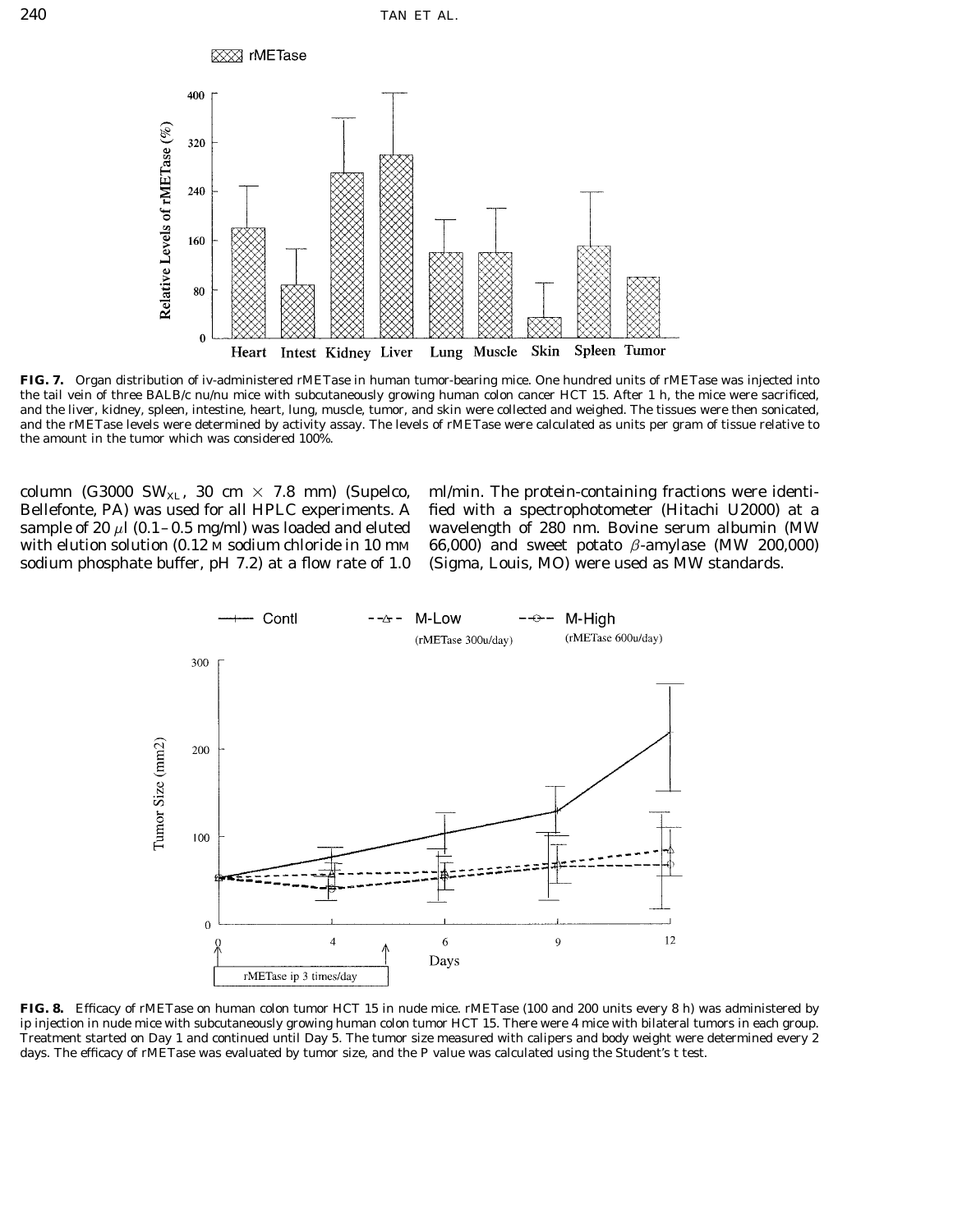**TABLE 2** Evaluation of the Antitumor Efficacy and Toxicity of rMETase *in Vivo*

| <b>Tumor</b>  | Dose        | <b>Schedule</b> | $T/C^a$ | BWL   | <b>WBC</b> | $n^{\nu}$  |
|---------------|-------------|-----------------|---------|-------|------------|------------|
| (s.c.)        | (units/day) | (day)           | (%)     | (%)   | (%)        |            |
| <b>HCT 15</b> | 300         | Every 8 h       | 23.0    | $+5%$ | $+8%$      | $<$ $0.01$ |
| HCT 15        | 600         | Every 8 h       | 20.1    | $+3%$ | $+6%$      | $<$ $0.01$ |

*Note.* Human colon tumor HCT 15, growing subcutaneously in nude mice, was treated with rMETase administered ip every 8 h. There were four animals per group, each with bilateral tumors. Treatment started on Day 1 after the tumors could be measured and continued until Day 5. The tumor size was measured on Day 12. The T/C ratio was calculated from the tumor weights. rMETase was active at both doses tested with no demonstrable toxicity, indicated by lack of body weight loss or reduction of blood cell count. Abbreviations: BWL, average body weight loss per mouse; WBC, average white blood cell count compared to control group; T, median tumor weight of treated animals; C, median tumor weight of control animals; T/C, tumor growth inhibition rate.

*<sup>a</sup>* A T/C value of less than 42% is the minimum level for determining that treatment has activity.

*<sup>b</sup> P* value, tumor size comparison with control group as measured by the Student's *t* test.

SDS. Molecular weight standards used were Kaleido- deviations were calculated.

scope Prestained Standards (Bio-Rad, Hercules, CA).<br>
Activity assay. The assay was carried out in a 1-ml<br>
vol of 50 mM phosphate buffer, pH 8.0, containing 10<br>  $\mu$ M pyridoxal phosphate and 10 mM methionine for 10<br>
the ta min at  $37^{\circ}$ C, with varying amounts of enzyme. The reaction was stopped by adding 0.5 ml of 4.5% TCA. The suspension was centrifuged by eppendorf centrifuge at 13 krpm for 2 min. One-half milliliter of supernatant was added to 0.5 ml of 0.05% 3-methyl-2-benzothiazolinone hydrazone in 1 ml of 1 M sodium acetate,  $pH$  5.2, and incubated at 50 $^{\circ}$ C for 30 min. The amount of reaction product was determined by spectrophotometry at  $OD_{335}$ . The amount of protein was determined with the Lowry Reagent kit (Sigma) with bovine serum albumin as a standard. The specific activity was calculated as units/mg protein, with one unit of enzyme defined as the amount that catalyzes the formation of 1  $\mu$ mol of  $\alpha$ -ketobutyrate.

*Endotoxin assay.* The endotoxin level was measured by the Limulus Amebocyte Lysate (LAL) test (BioWhittaker, Walkersville, MD). A sample was mixed with the LAL and incubated at  $37^{\circ}$ C for 10 min. A substrate solution supplied with the kit was then mixed with the sample and incubated at  $37^{\circ}$ C for an additional 6 min. The reaction was stopped with stop reagent supplied with the kit. The absorbance of the sample was determined with a spectrophotometer (Hitachi, U 2000) at 410 nm. The concentration of endotoxin was calculated from a standard curve which was constructed from the endotoxin supplied in the kit at concentrations from 0.1 EU/ml to 1 EU/ml.

## **Half-Life Determination of rMETase** *in Vivo*

The half-life of rMETase was analyzed in BALB/c mice. Forty units of purified rMETase were injected **FIG. 9.** Comparison of the L-methionine y-lyase (A) and L-cystathiinto the tail vein. The blood was collected before the onine  $\gamma$ -lyase (B) reactions.

*Electrophoresis.* Electrophoresis was carried out in injection, and at 10 min, 30 min, 1 hr, 2 hr, 4 hr, and 7.5% polyacrylamide-precasted plates in 0.2 M Tris– 8 hr after injection. For each time point, samples were glycine buffer, pH 8.3, both with and without 0.1% collected from three mice for activity assay. Standard





L-cystathionine

L-cysteine  $\alpha$ -ketobutyrate ammonia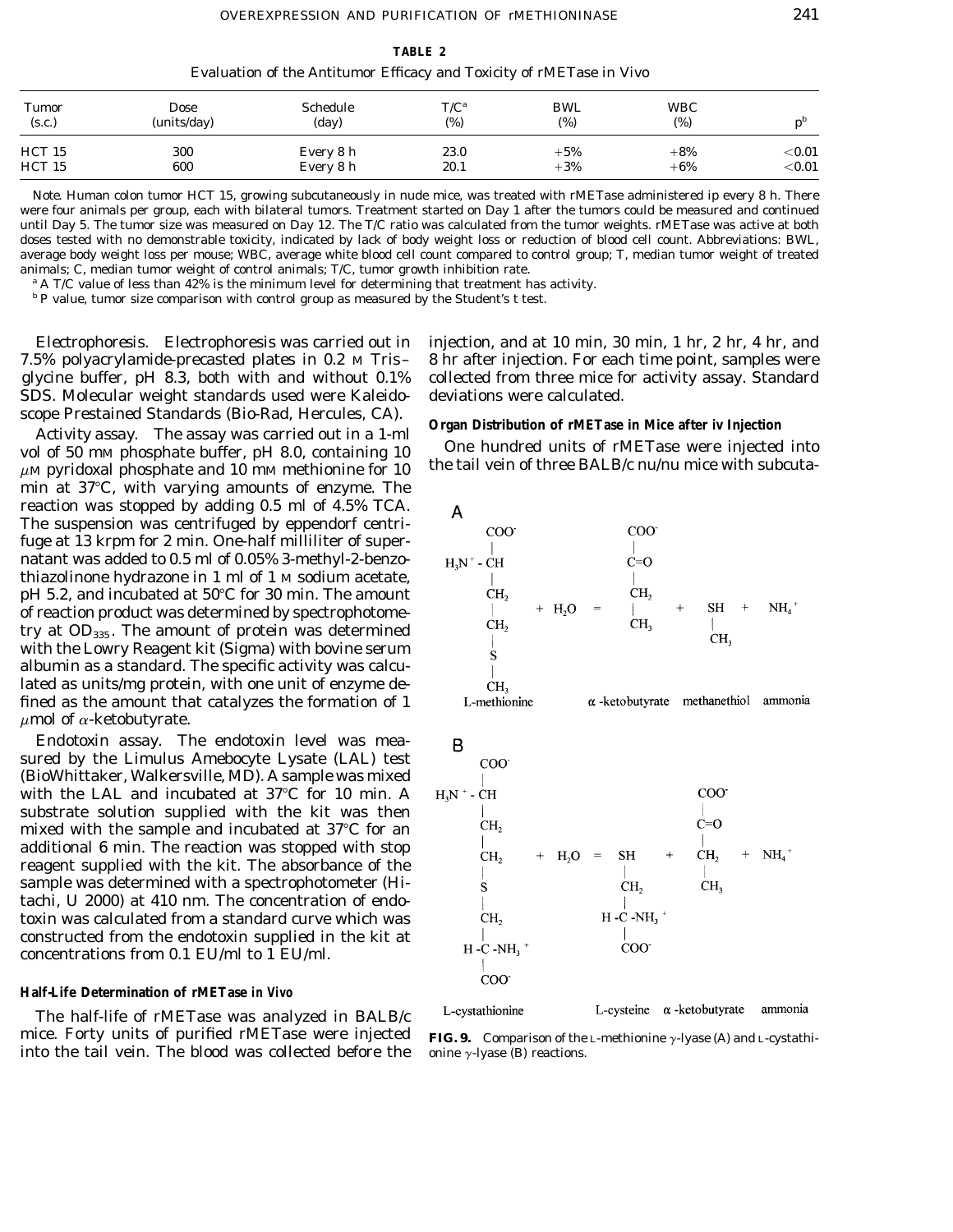neously growing human colon cancer HCT 15. After 1 h, **High Expression Clone of rMETase** the mice were sacrificed, and the liver, kidney, spleen,<br>
intestine, heart, lung, muscle, tumor, and skin were<br>
collected and weighed. The tissues were thoroughly<br>
sion vector of rMETase was obtained by PCR amplifi-<br>
coll

anoma cancer cells and various types of normal cells lected by activity assay and termed pAC-1. pAC-1 ex-<br>were incubated in methionine-containing RPMI 1640 pressed rMETase at approximately 10% of the total cell were incubated in methionine-containing RPMI 1640 medium supplemented with 10% FBS. Various concen-<br>trations (0.1–4 units/ml) of rMETase were added to a 99% pure enzyme. Shaker flask cultures yielded up trations (0.1–4 units/ml) of rMETase were added to a 99% pure enzyme. Shaker flask cultures yielded up<br>the medium and incubated with the cells for 4 days to 1 g rMETase per liter of medium. SDS–PAGE demthe medium and incubated with the cells for 4 days to 1 g rMETase per liter of medium. SDS-PAGE dem-<br>at 37°C, 5% CO<sub>2</sub>. The relative growth inhibition was onstrated a very prominent rMETase band in cell ly-<br>calculated fro

calculated by (length  $\times$  width<sup>2</sup>)  $\div$  2. Tumor growth in-

# **PCR Cloning and Sequencing of the METase Gene from** *P. putida* **Analysis of Purified rMETase Analysis of Purified rMETase**

dicted amino acid sequence are shown in Fig. 4. dard sweet potato  $\beta$ -amylase was 7.82 min.

were selected by their distinct yellow-orange color seen **Growth Inhibition of Human Cancer Cells by rMETase** *in Vitro* when the agar-containing petri plates were incubated Human lung, colon, kidney, brain, prostate, and mel- at  $4^{\circ}C$  for 24 h. The highest expression clone was se-

### **Efficacy of rMETase on Human Cancer Xenograft Purification of rMETase from Overexpression Clone pAC-1**

**in Nude Mice** The purification of rMETase was carried out as described under Materials and Methods (Fig. 2). The heat cutaneously in nude mice in groups of four with bilat- step denatured the heat-sensitive proteins which were eral tumors was used for the efficacy studies of removed by centrifugation, thereby increasing the<br>rMETase. Treatment started after tumor size could be amount of rMETase that could be loaded on the subserMETase. Treatment started after tumor size could be amount of rMETase that could be loaded on the subse-<br>measured which was termed as Day-1. rMETase in quent chromatography column by 30%. Ion exchange quent chromatography column by 30%. Ion exchange 0.12 M NaCl, 10 mM sodium phosphate buffer, pH 7.2, chromatography included two DEAE Sepharose FF col-<br>was administered ip three times per day. Three hun-<br>umns, run at pH 7.2 and 8.3, respectively. The capacity was administered ip three times per day. Three hun-<br>dred or 600 units rMETase per day were administered of DEAE Sepharose FF is large with a rapid flow rate. of DEAE Sepharose FF is large with a rapid flow rate. for 5 days (Day 1 to Day 5). Normal saline was used The pH 7.2 Sepharose FF step resulted in a two- to three-<br>fold purification. The pH 8.3 Sepharose FF step also reas the control.<br>Tumor size was measured with calipers and body sulted in a two- to threefold purification. With this protosulted in a two- to threefold purification. With this protoweight determined every 3 days from Day 1 until Day col, the yield was more than 63% and the specific activity<br>12. When the experiment was terminated at Day 12, was 20–30 units/mg. As seen in Table 1, the simple proce-12. When the experiment was terminated at Day 12, was 20–30 units/mg. As seen in Table 1, the simple procedure gave a yield of 85–94% for each step. There was an collected for pathological analysis. Tumor weight was approximate doubling of specific activity for each step calculated by (length  $\times$  width<sup>2</sup>)  $\div$  2. Tumor growth in-<br>hibition (T/C value) was calculated as [median tumor ) ity step reduced endotoxin levels from more than 1000 hibition (T/C value) was calculated as [median tumor ity step reduced endotoxin levels from more than 1000 weight of the treated animal (T)  $\div$  median tumor EU/mg to less than 2 EU/mg as measured by LAL. The weight of the treated animal (T)  $\div$  median tumor EU/mg to less than 2 EU/mg as measured by LAL. The veight of the control animal (C)  $\times$  100] (39). representive run shown in Table 1 yielded approximately 2.6 g rMETase. The protocol and equipment described **RESULTS** can readily yield 10 g rMETase.

The segment coding for the METase gene from *P.* SDS–PAGE analysis of rMETase demonstrated a *putida* was amplified by PCR as described under Mate- single band of 43 kDa identical to native METase (Fig. rials and Methods (Fig. 1). The two resulting bands 5b). HPLC analysis demonstrated a major peak with a included a 1365-bp band which was identified as the retention time (RT) of 8.5 min and a purity calculated METase gene by DNA sequencing and termed *ONCase-* at greater than 99%. The RT of the standard of bovine *1.* The nucleotide sequence of *ONCase-1* and the pre- serum albumin was 8.88 min and the RT of the stan-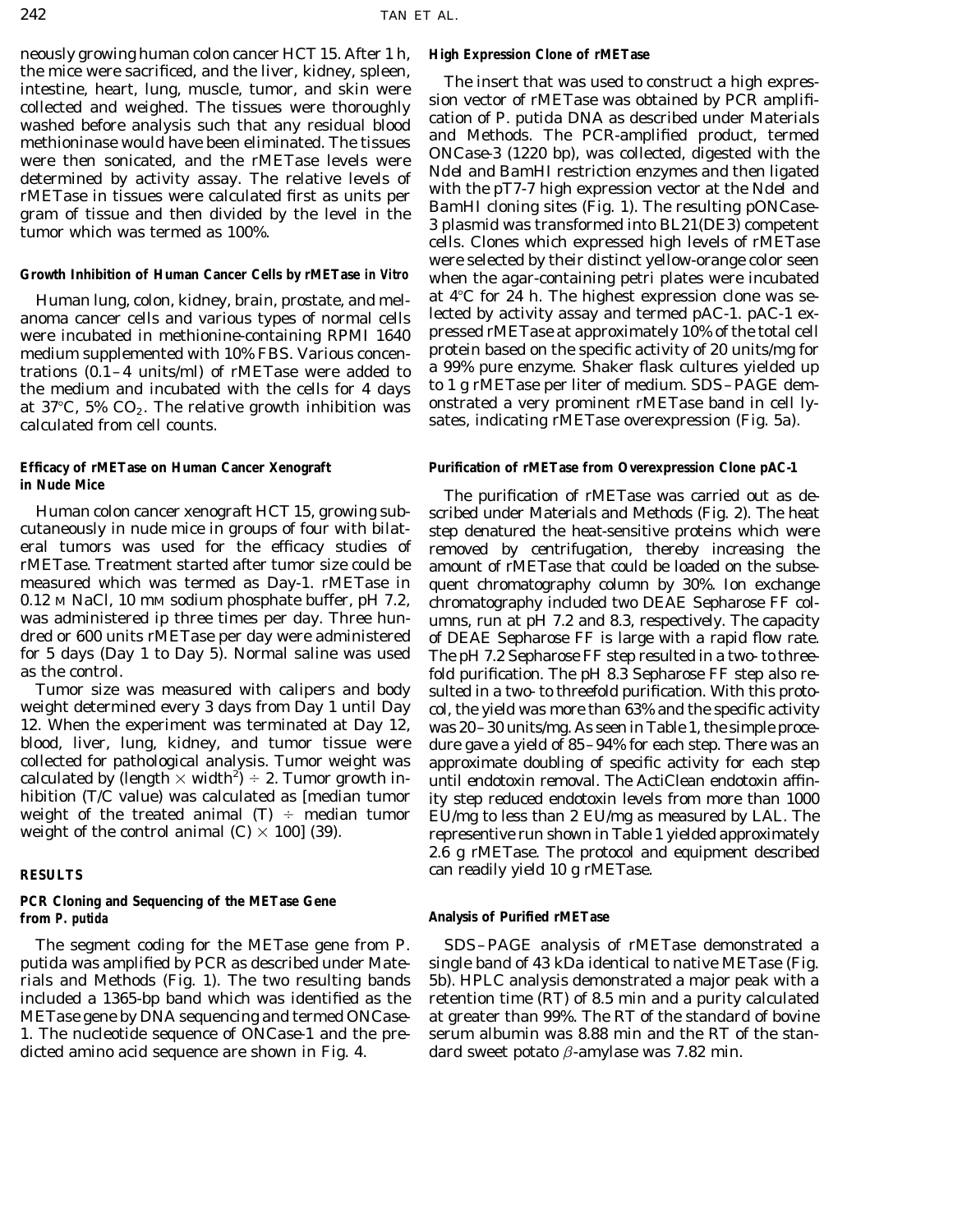those from the lung, colon, kidney, brain, prostate, and was necessary for large scale studies. melanoma *in vitro* for 4 days. All of the human cancer Inoue *et al.* first cloned the METase gene from *P.* cell lines tested were highly sensitive to rMETase and *putida* and published the sequence of 1,194 nucleotides died, while in contrast, normal cells were insensitive encoding a protein of 398 amino acid residues (33). The to rMETase (data not shown). lac promoter in the expression clone pYH103, used by

The efficacy of rMETase on human colon cancer cell rMETase at 3.7% of the total soluble protein (0.71<br>HCT 15 in nude mice was studied as described under units/mg protein).<br>
Hcri *t al.* subsequently reported a clone deriv

**Lyophilization of rMETase** methionine depletion (17,18). Indeed, Goseki *et al.* re-Purified rMETase was lyophilized as described under cently have reported that methionine-free total paren-Materials and Methods. The specific activity of rMET<sub>-</sub> teral nutrition (TPN) solution had synergistic efficacy<br>near the specific activity of rMET<sub>-</sub> with the chemotherapic agents 5-fluorouracil, vincris-<br>near hypothetic a ase in lyophilized powder and solution were compara-<br>ble. rMETase could be stably stored as a lyophilized<br>powder.<br>powder.<br>sults suggest that methionine depletion is active clini-

cally. **Half-life of rMETase** *in Vivo* Kreis *et al.* (24) first attempted to use a METase When rMETase was administered by iv injection in as an antitumor agent. Their enzyme, derived from *C.* mice, the  $t_{1/2}$  of rMETase was 2 h (Fig. 6). The peak *sporogenes*, was highly unstable and had a  $K_m$  of 90 level occurred within approximately 10 min. The mM, making it impractacle as a therapeutic agent. The mm, making it impractacle as a therapeutic agent. The *P. putida* enzyme in contrast has a  $K_m$  of 1 mm (28). **Tissue Distribution of rMETase in Mice after iv Administration** We previously reported the isolation of high-purity low-After iv administration to nude mice the tissue distri-<br>bution of rMETase was in the following decreasing or-<br>der: kidney, muscle, heart, liver, spleen, lung, tumor,<br>intestine, and skin (Fig. 7). Significant rMETase level recombinant METase from *P. putida* was highly lim- **Growth Inhibition of Human Cancer Cells by rMETase** *in Vitro* iting and precluded large scale preclinical and clinical rMETase was incubated with cancer cells including studies. It was clear that recombinant methioninase

Inoue *et al.,* requires induction with IPTG. However, **Efficacy of rMETase** *in Vivo* even with induction, the pYH103 clone produces

to methioninase.

**DISCUSSION** The sequence of the METase gene cloned from *P*. Human tumor cells both *in vitro* and *in vivo* have *Putida* described here matches the METase gene an elevated requirement for methionine compared to cloned by Inoue *et al.* (33). We subcloned the METase normal cells  $(2-14)$ . We have previously shown that gene into the pT7-7 overexpression plasmid which conmethionine dependence is a promising chemotherapeu- tains the strong T7 RNA polymerase promoter. This tic target, due in part to the facts that methionine de- vector does not need an inducer making the production pendence is found in all tumor types and in part to the more economical and practical. The translation start tumor-selective late- $S/G_2$  cell-cycle block induced by site for the T7-7 plasmid also enhances the expression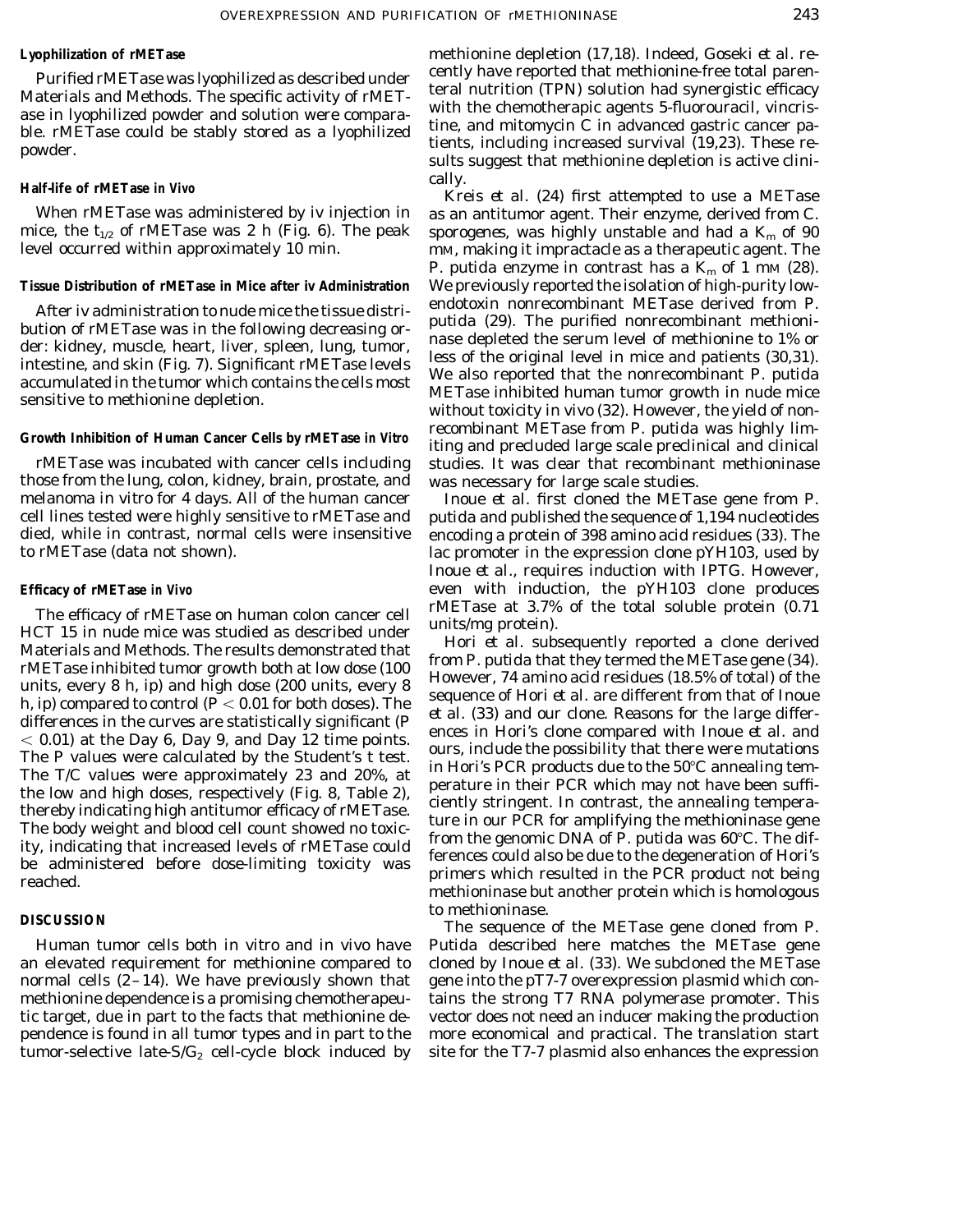1, described here, produces rMETase at 10% or more<br>of the total soluble protein (3.0 units/mg protein). We<br>have also developed protocols for scale-up production of<br>we and synthesis. *Biochim. Biophys. Acta* 738, 49-87. rMETase with high yield (more than 60%), high purity<br>(more than 98%), low endotoxin (less than 2 EU/mg),<br>Expression of the biochemical defect of methionine dependence and high stability (Table 2). This protocol is suitable occurs in fresh patient tumors in primary histoculture. *Cancer Res.* **53,** 2479–2483. for scaled-up manufacturing of rMETase as a cancer

cystathionine  $\gamma$ -lyase, cystathionine  $\beta$ -lyase, and cys- **73**, 1523–1527. tathionine  $\gamma$ -synthetase. These sequences are aligned  $_{10.}$  Fisskerstrand, T., Christensen, B., Tysnes, O. B., Ueland, P. M., and compared by Inoue *et al.* (33). These enzymes are and Refsum, H. (1994) Development and reversion of methionine classified into the " $\gamma$ " family of pyridoxal enzymes dependence in a human glioma cell line: Relation to homocys-<br>by Alexander et al. (40) Comparison of the reactions teine remethylation and cobalamin status. Cancer Res by Alexander *et al.* (40). Comparison of the reactions of the remethylation and cobalamin status. *Cancer Res.* **54,** 4899–<br>of METase and cystathionine  $\gamma$ -lyase are shown in  $\gamma$ -lyase are shown in  $\gamma$ -lyase are shown

administrated by iv injection. Antitumor efficacy stud- 12. Tisdale, M. J. (1980) Effect of methionine replacement by homoies *in vitro* showed that all types of human tumor cell cysteine on the growth of cells. *Cell Biol. Intl. Rep.* **4,** 563–567. lines tested, including colon, lung, renal, brain, and 13. Stern, P. H., Wallace, C. D., and Hoffman, R. M. (1984) Altered melanoma, were highly sensitive to rMETase, in con-<br>tract to pormal calls which were resistant to rMETase human tumor cells. J. Cell. Physiol. 119, 29–34. trast to normal cells which were resistant to rMETase<br>(data not chaun). The grouth of human celon (Fig. 9) 14. Stern, P. H., and Hoffman, R. M. (1984) Elevated rates of transinhibited by rMETase in nude mice without body 15. Stern, P. H., Mecham, J. O., Wallace, C. D., and Hoffman, R. M.

T7 RNA polymerase promoter, overexpresses rMETase amounts of methionine. *J. Cell. Physiol.* **117,** 9–14. at a high level. The overexpression, efficient large-scale 16. Nobori, T., Szinai, I., Amox, D., Parker, B., Olopade, O., Buchha-<br>high-yield production, low toxicity, high efficacy, and sea deficiency in human non-small ce feasibility of rMETase for use as a novel, tumor-selec- 17. Guo, H., Lishko, V., Herrera, H., Groce, A., Kubota, T., and Hoff-

- 
- Hoffman, R. M. (1983) The metabolic defect of methionine depen-
- Smith, R. A. (1974) The effect of replacement of methionine by *Res.* **7,** 861–868. homocysteine on survival of malignant and normal adult mam-<br>malian cells in culture. Proc. Natl. Acad. Sci. USA 71, 1133-<br>1136. Sci. USA 71, 1133-<br>Sci. ISA 77, 7306-7310
- 4. Naylor, S. L., Busby, L. L., and Klebe, R. J. (1976) Biochemical 22. Breillout, F., Antoinne, E., and Poupon, M.-F. (1990) Methionine selection systems for mammalian cells: The essential amino dependency of malignant tu
- 5. Kreis, W., and Goodenow, M. (1978) Methionine requirement 23. Goseki, N., Yamazaki, S., Shimojyu, K., Kando, F., Maruyama,
- 

of the rMETase gene. The overexpression clone,  $pAC-$  tivity by methionine, vitamin  $B_{12}$  and folate in cultured baby<br>1. described here, produces rMETase at 10% or more, hamster kidney cells. *Proc. Natl. Acad. Sci. USA* 

- 
- 
- therapeutic.<br>METase has significant sequence homology with methionine biosynthesis in transformed human and malignant METase has significant sequence homology with methionine biosynthesis in transformed human and malignant methionine. Proc. Natl. Acad. Sci. USA
	-
- here had a half-life of approximately 2 h when it was cancer cells. *Proc. Natl. Acad. Sci. USA* **79,** 4248–4251.
	-
	-
- (data not shown). The growth of human colon (Fig. 8)  $\frac{14}{2}$ . Stern, P. H., and Hollman, R. M. (1984) Elevated rates of transand lung carcinoma (data not shown) were significantly and  $\frac{1}{2}$  cell Biol. **20**, 663–670
- weight loss, indicating apparent lack of toxicity. (1983) Reduced free-methionine in methionine-dependent SV-40 In conclusion, the pAC-1 clone, which contains the transformed human fibroblasts synthesizing apparently normal<br>I RNA polymerase promoter overexpresses rMETase amounts of methionine. J. Cell. Physiol. 117, 9-14.
	-
	- man, R. M. (1993) Therapeutic tumor specific cell-cycle block induced by methionine starvation *in vivo*. *Cancer Res.* **53,** 5676– 5679.
- **REFERENCES** 18. Stern, P. H., and Hoffman, R. M. (1986) Enhanced *in vitro* selective toxicity of chemotherapeutic agents for human cancer cells<br>1. Devita, V. T., Hellman, S., and Rosenberg, S. A. (Eds.) (1993) *in*<br>2. Cancer *Inst.* **76,** 629–639. <br>1. Cancer Inst. **76,** 629–639. <br>2. Cancer Inst. **76,**
- "CANCER Principles & Practice of Oncology," 4th ed., pp. 387–19. Goseki, N., Yamazaki, S., and Endo, M. (1992) Antitumor effect<br>389, Lippincott, Philadelphia. en entropy of methionine-depleting total parenteral nutrition w 2. Mecham, J. O., Rowitch, D., Wallace, C. D., Stern, P. H., and bicin administration on Yoshida sarcoma-bearing rats. *Cancer*
- dence occurs frequently in human tumor cell lines. *Biochem.* 20. Breillout, F., Hadida, F., Echinard-Darin, P., Lascaux, V., and *Biophys. Res. Commun*. 117, 429-434. Poupon, M.-F. (1987) Decreased rat rhabdomyosarcoma pu 3. Halpern, B. C., Clark, B. R., Hardy, D. N., Halpern, R. M., and nary metastases in response to a low methionine diet. *Anticancer*
	- 1136. *Sci. USA* **77,** 7306–7310.
	- selection systems for mammalian cells: The essential amino dependency of malignant tumors: A possible approach for ther-<br>acids. Somat. Cell Genet. 2, 93–111. apy. *J. Natl. Cancer Inst.* **82**, 1628–1632.
- and replacement by homocysteine in tissue cultures of selected M., Endo, M., Koike, M., and Takahashi, H. (1995) Synergistic<br>1955) rodent and human malignant and normal cells. Cancer Res. **38,** effect of methionine-depleti rodent and human malignant and normal cells. *Cancer Res.* **38,** effect of methionine-depleting total parenteral nutrition with 5 fluorouracil on human gastric cancer: A randomized, prospective 6. Kamely, D., Littlefield, J. W., and Erbe, R. (1973) Regulation of clinical trial. *Jpn. J. Cancer Res.* **86,** 484–489.
	- 5-methyltetrahydrofolate: homocysteine methyltransferase ac- 24. Kreis, W., and Hession, C. (1973) Isolation and purification of